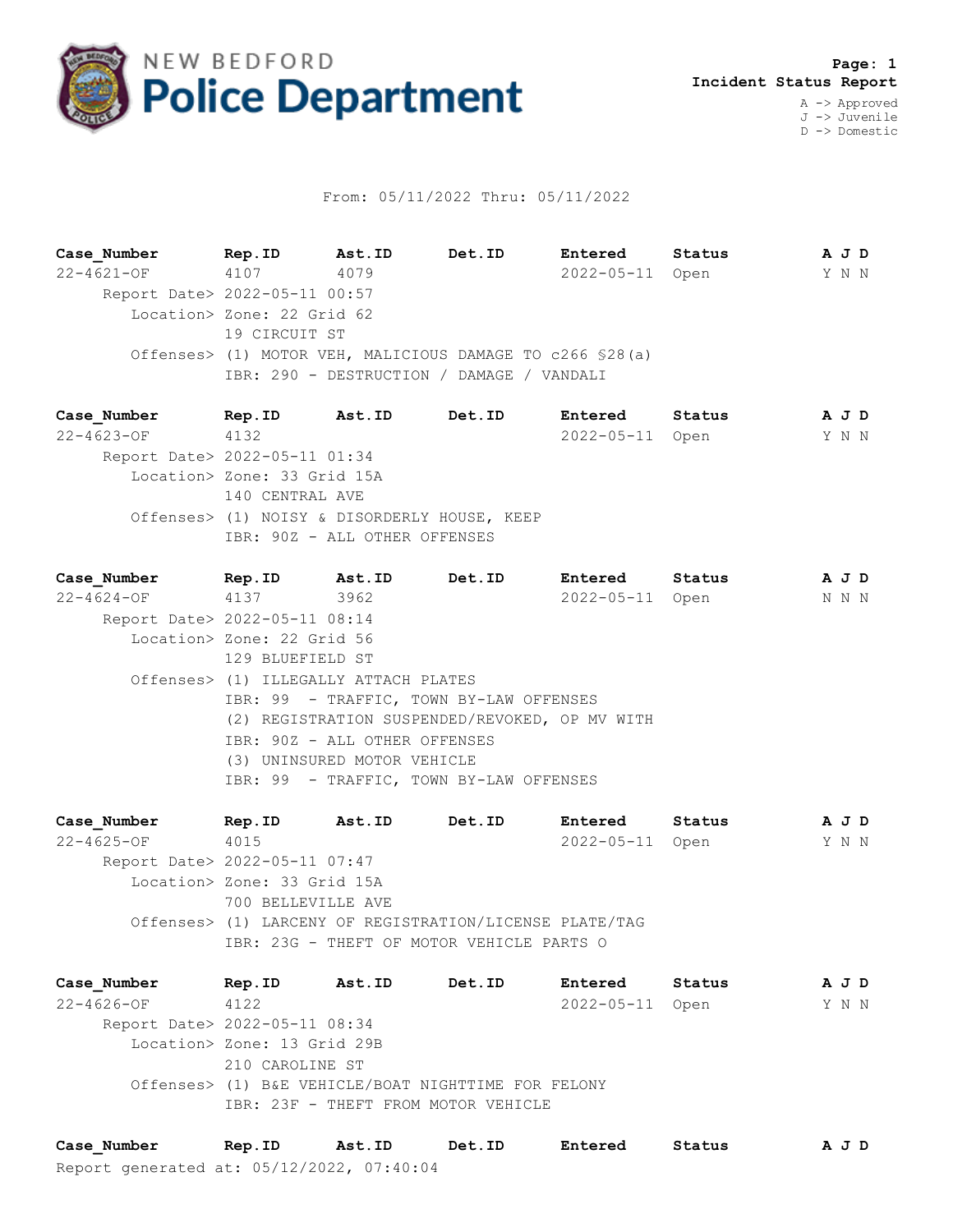

 **Page: 2 Incident Status Report**

> A -> Approved J -> Juvenile D -> Domestic

22-4627-OF 3966 2022-05-11 Open Y N N Report Date> 2022-05-11 08:45 Location> Zone: 31 Grid 17 90 RIVERSIDE AVE Offenses> (1) MOTOR VEH, TAKING & STEALING PARTS IBR: 23H - ALL OTHER LARCENY

**Case\_Number Rep.ID Ast.ID Det.ID Entered Status A J D** 22-4628-OF 4137 3962 2022-05-11 Open Y N N Report Date> 2022-05-11 09:11 Location> Zone: 22 Grid 56 331 DARTMOUTH ST Offenses> (1) LICENSE SUSPENDED OR REVOKED, OP MV WITH IBR: 99 - TRAFFIC, TOWN BY-LAW OFFENSES

**Case\_Number Rep.ID Ast.ID Det.ID Entered Status A J D** 22-4632-OF 3902 2022-05-11 Open Y N N Report Date> 2022-05-11 10:18 Location> Zone: 14 Grid 36 562 COUNTY ST Offenses> (1) UNLICENSED OPERATION OF MV IBR: 99 - TRAFFIC, TOWN BY-LAW OFFENSES

**Case\_Number Rep.ID Ast.ID Det.ID Entered Status A J D** 22-4633-OF 4122 2022-05-11 Open N N N Report Date> 2022-05-11 10:53 Location> Zone: 13 Grid 30B 929 KEMPTON ST Offenses> (1) LARCENY FROM BUILDING IBR: 23D - THEFT FROM BUILDING

**Case\_Number Rep.ID Ast.ID Det.ID Entered Status A J D** 22-4635-OF 5577 2022-05-11 Open N N N Report Date> 2022-05-11 12:01 Location> Zone: 33 Grid 14 126 WOOD ST Offenses> (1) DOG, FAIL LICENSE IBR: 90Z - ALL OTHER OFFENSES

**Case\_Number Rep.ID Ast.ID Det.ID Entered Status A J D** 22-4644-OF 3874 2022-05-11 Open N N N Report Date> 2022-05-11 14:46 Location> Zone: 33 Grid 11A 1014 KINGS HWY Offenses> (1) UNLICENSED OPERATION OF MV IBR: 99 - TRAFFIC, TOWN BY-LAW OFFENSES

| Case Number | Rep.ID | Ast.ID | Det.ID | Entered         | Status | AJD   |  |  |
|-------------|--------|--------|--------|-----------------|--------|-------|--|--|
| 22-4651-OF  | 4093   |        |        | 2022-05-11 Open |        | Y N N |  |  |